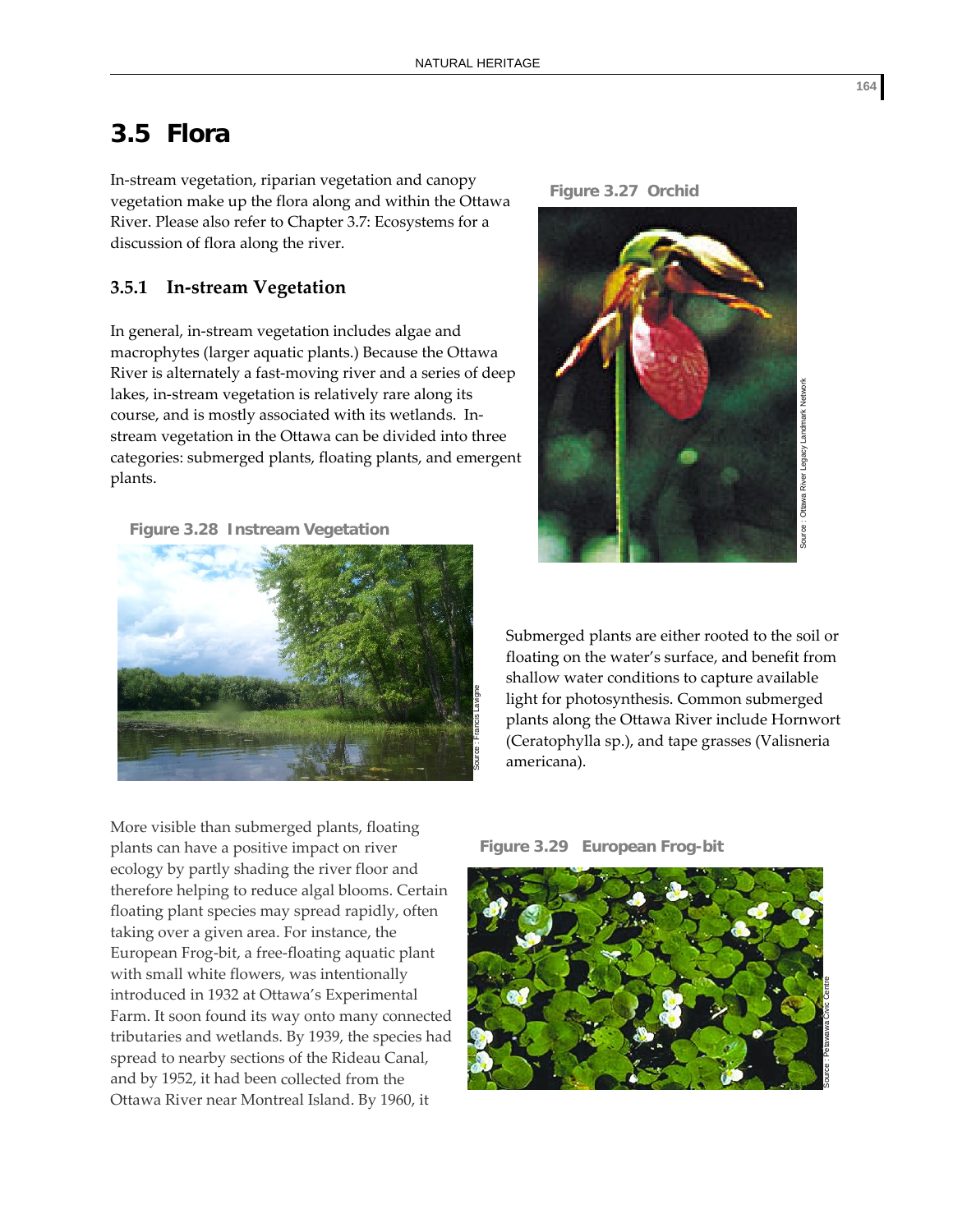had been identified at various points along the Ottawa and Rideau Rivers, and had spread up the Ottawa to near Pembroke by 1982. This plant species produces a dense floating mat of vegetation, preventing submerged aquatic plants from accessing light, dissolved gases, or nutrients. There is little doubt that the species is therefore displacing native flora and perhaps impacting also the fauna (CWS: "Invasive Plants"). Similarly, the European Water‐Milfoil is an invasive species that was introduced in the 1960s. It grows in dense mats, disrupting boat traffic and swimming (Can. Museum of Nature: "Biodiversity").

Emergent plants are those plants that are rooted in shallow water but have most of their vegetative growth above water. These plants play an important role retaining soils, in regulating current and temperature, and in purifying water. Emergent plants present along the Ottawa River include Carex sp., Rush sp., Sagittaria sp., and Horsetail.

Submerged, floating, and emergent vegetation along the Ottawa is discussed in greater detail in Chapter 3.7.1: Riverine Systems.

## **3.5.2 Riparian vegetation**

The term riparian refers to plant life that is located on the bank of a natural watercourse. Riparian vegetation is essential to the health of rivers. It stabilizes riverbanks, prevents runoff, and helps with flood control. It also provides habitat for wildlife, serves as a food source, and affords other species an area for reproduction. A river's current carries the seeds of riparian plant life, helping this vegetation to disperse.

Many riparian plant species can only be found along the floodplain of the Ottawa River. The unique habitats of the river corridor contain many plant species that are at the limit of their habitat along the floodplain forests and shores. All of these plant communities are adapted to seasonal flooding. The plant communities situated on the Petrie Islands provide an excellent example of this, and are discussed in greater detail in Chapter 3.7.4: The Riparian Zone. Riparian species along the Ottawa include the Speckled Alder, Silky Dogwood, Sweet Gale, Viburnum sp., Potentilla sp., Solidago sp. and numerous fern species. On inhabited islands, remnant plants that are typical of farming operations (such as grasses and legumes) can be found.

Spring flooding also creates and supports prairie-like and alvar<sup>3</sup> vegetation in narrow bands along the shorelines of the Ottawa River. These are significant because it is less well-known that these conditions can lead to this type of vegetation along rivers. Little Bluestem (a riverine prairie vegetation) grows on the south shore of Beckett Island west of Pembroke. Shirley's Bay in Ottawa contains shrubby alvars with plants such as Shrubby Cinquefoil and prairies species such as Little Bluestem, Big Bluestem, Prairie Cord‐grass and Indian Grass. Prairie and alvar‐like vegetation also exist at the Norman Rapids of the Rocher Fendu. Plants characteristic of Great Lakes shorelines are also present along the Ottawa River (Bakowsky 5‐8).

## **3.5.3 Canopy vegetation**

The forest along the southern stretches of the Ottawa River is composed of a mix of deciduous and coniferous trees. The dominant species of this mixed forest are Maples, White Pine, Red Pine, Eastern

l  $3$  An alvar is a rare habitat created by a limestone plain with thin or no soil and sparse vegetation. The lack of drainage means that these areas flood in the spring and become very dry in the summer. This challenging habitat supports rare plants and animals (Wikipedia: "Alvar").